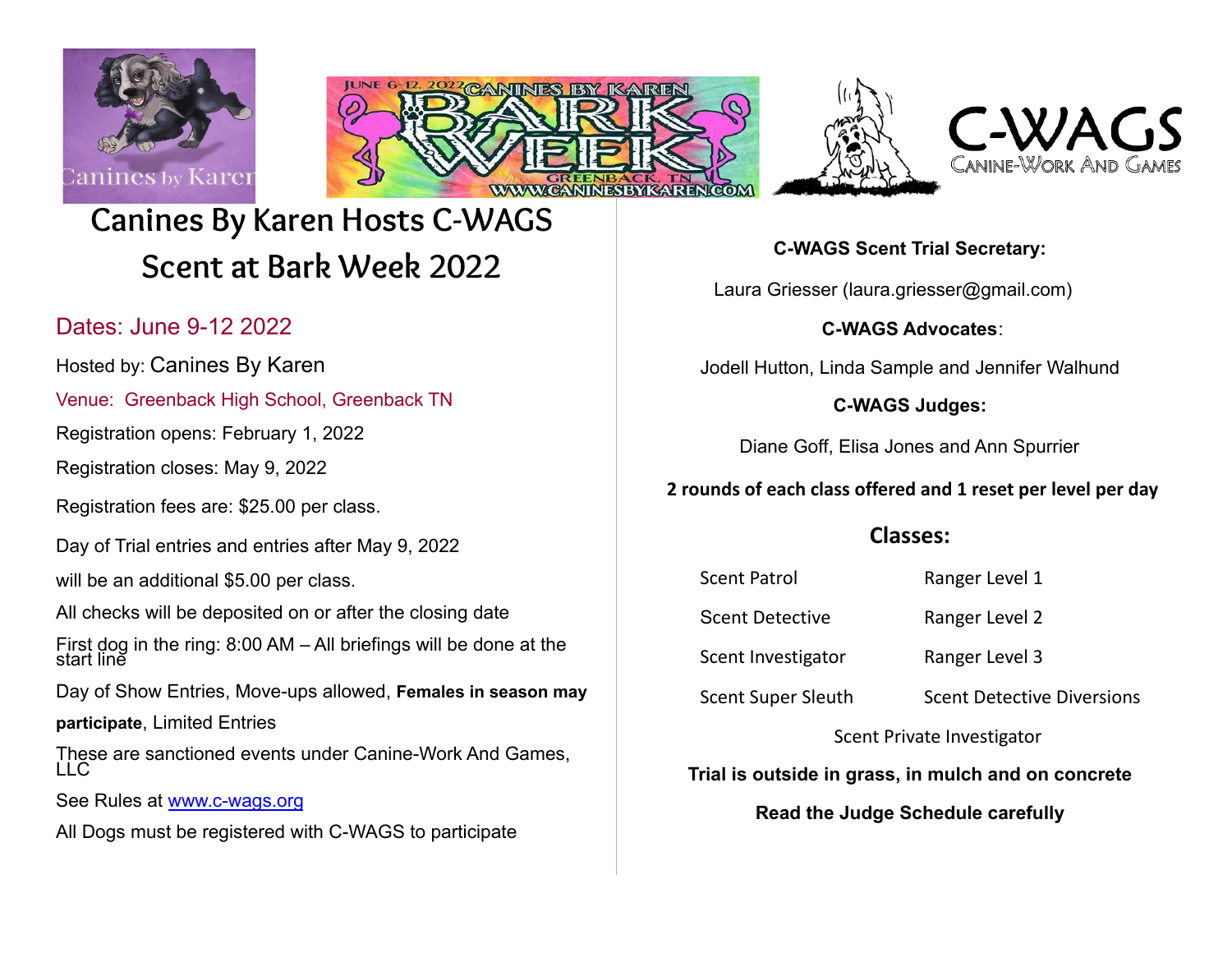**Competitors, through submission of entry, acknowledge that they are knowledgeable of C-WAGS Scent Detective rules and regulations including but not limited to the following rules regarding entry.**

- All exhibitors are expected to treat the judges, trial hosts, your canine partner and all other exhibitors with respect.
- All judges and trial hosts are expected to show respect to all exhibitors.
- This trial is open to all dogs registered with C-WAGS.
- Entries are limited. There will be a waiting list established. At the time of entry all C-WAGS registered dogs will be placed ahead of unregistered dogs and FEO dogs on the waiting list. You will be contacted if you have secured a spot. A refund will be issued after the close date but before the trial date if you do not secure a spot.
- Trial Hosts may elect to accept For Exhibition Only entries of non-registered dogs. You will be marked as FEO until you provide a C-WAGS registration number.
- Dogs must be shown by the registered handler.
- **Collars: The dog must wear a flat type collar (buckle, snap or proper fit martingale) and/or body harness so that the leash is on the back in the ring.** Electronic training collars, pinch collars and flexi leashes are not allowed on the show grounds.
- Owners with disabilities are encouraged to compete. Any necessary modifications to the exercises must be provided by the handler to the judge and approved by the judge.
- There shall be no refund for entries in the event a dog and/or handler are dismissed from competition, regardless of reason for such dismissal. There will be no refunds if the trial has to be cancelled for any reason.
- **Females in heat may participate.** Females in season will run at the end of the day and be required to wear panties. Handlers should contact the trial secretary at least 3 days prior to the start of Bark Week if the anticipate that their dog may be in season. No refunds will be given for females in season.
- Returned checks do not constitute a valid entry. There will be a \$30.00 service charge for returned checks
- Payment of entry fees and service charges shall be made by money order within 7 days of notice to the exhibitor of the returned check. Any fees not received within 7 day of notice result in cancellation of event results for all classes for the registration numbers(s) of delinquent entry/entries. No reinstatement of results is possible.
- All competitors through entry at this event waive any and all rights relative to video broadcast of this event. Competitors shall have the right to videotape portions of this event for their personal use only.
- No portion of this event may be videotaped for commercial or other purposes.
- Dogs must be on leash while on show grounds unless being shown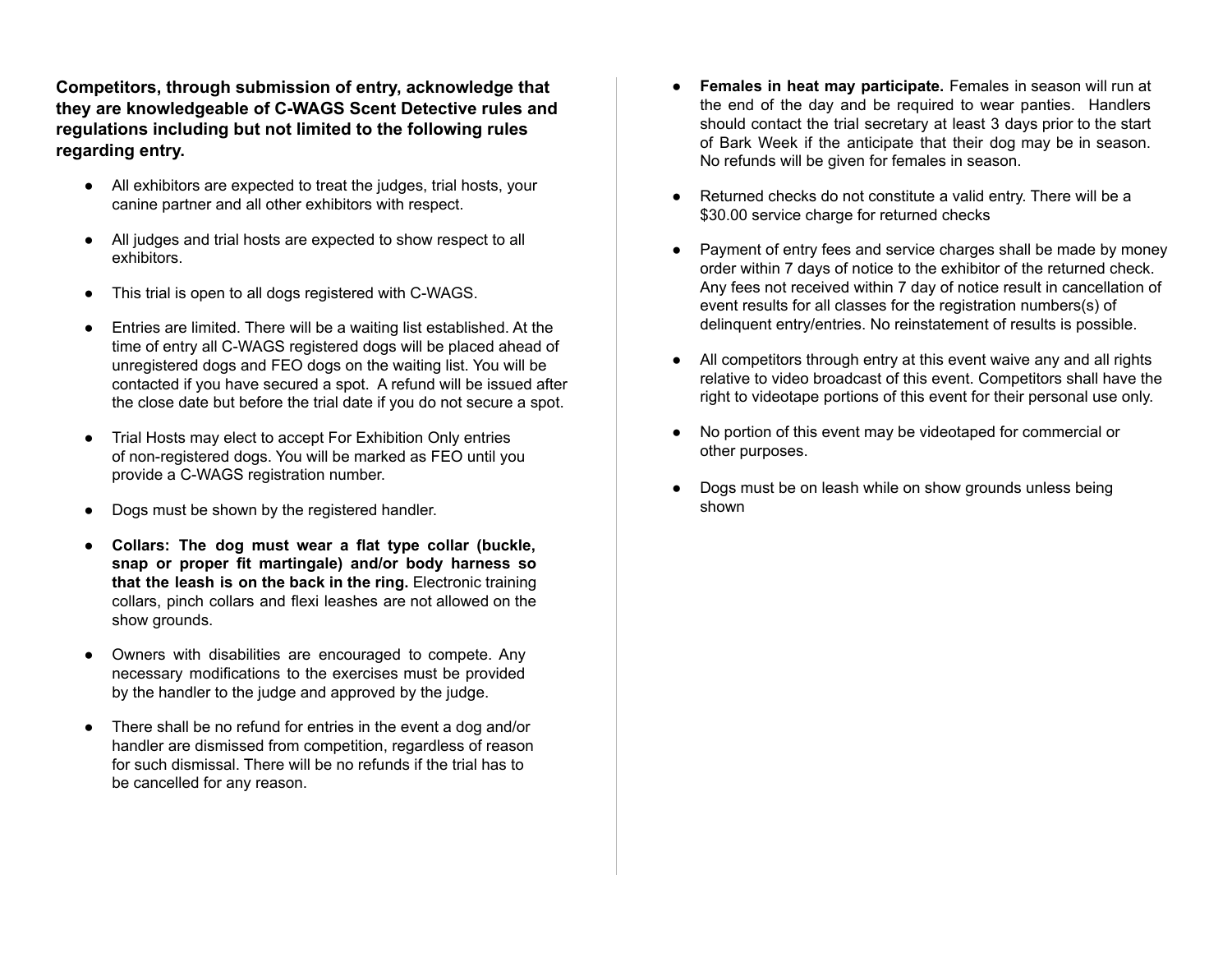### **C-WAGS Trial Registration Hosted by: Canines By Karen at Bark Week 2022 June 9-12 2022 Location: Greenback High School 6945 Morganton Rd Greenback, TN 37742**

Registration opens: February 1, 2022 Day of Trial entries and after May 9, 2022 will be an additional \$5.00 per class

### Complete one form per dog **Please Print**

| C-WAGS Registration #: |        |           |  |
|------------------------|--------|-----------|--|
| Dog's Call Name:       |        |           |  |
| Dog's Registered Name: |        |           |  |
| Dog's Breed            |        |           |  |
| Owner(s):              |        |           |  |
| Address:               |        |           |  |
| City:                  | State: | Zip Code: |  |
| Phone:                 |        |           |  |
| Email:                 |        |           |  |

### **Please check the classes, rounds, and days you would like to enter**

**If you are entering more than 1 dog please check the Reset box**

| <b>Class</b>       | 6/9/2022            |                | 6/10/2022    |             |                | 6/11/2022    |   |                | 6/12/2022    |   |                |              |
|--------------------|---------------------|----------------|--------------|-------------|----------------|--------------|---|----------------|--------------|---|----------------|--------------|
| Round              | $\ddot{\textbf{1}}$ | $\overline{2}$ | <b>Reset</b> | $\mathbf 1$ | $\overline{2}$ | <b>Reset</b> | 1 | 2 <sub>1</sub> | <b>Reset</b> | 1 | $\overline{2}$ | <b>Reset</b> |
| <b>Scent</b>       |                     |                |              |             |                |              |   |                |              |   |                |              |
| <b>Patrol</b>      |                     |                |              |             |                |              |   |                |              |   |                |              |
| <b>Scent</b>       |                     |                |              |             |                |              |   |                |              |   |                |              |
| <b>Detective</b>   |                     |                |              |             |                |              |   |                |              |   |                |              |
| <b>Scent</b>       |                     |                |              |             |                |              |   |                |              |   |                |              |
| Investigator       |                     |                |              |             |                |              |   |                |              |   |                |              |
| <b>Scent</b>       |                     |                |              |             |                |              |   |                |              |   |                |              |
| <b>Super</b>       |                     |                |              |             |                |              |   |                |              |   |                |              |
| <b>Sleuth</b>      |                     |                |              |             |                |              |   |                |              |   |                |              |
| <b>Scent</b>       |                     |                |              |             |                |              |   |                |              |   |                |              |
| <b>Private</b>     |                     |                |              |             |                |              |   |                |              |   |                |              |
| Investigator       |                     |                |              |             |                |              |   |                |              |   |                |              |
| <b>Scent</b>       |                     |                |              |             |                |              |   |                |              |   |                |              |
| <b>Detective</b>   |                     |                |              |             |                |              |   |                |              |   |                |              |
| <b>Diversions</b>  |                     |                |              |             |                |              |   |                |              |   |                |              |
| Ranger             |                     |                |              |             |                |              |   |                |              |   |                |              |
| Level 1            |                     |                |              |             |                |              |   |                |              |   |                |              |
| Ranger             |                     |                |              |             |                |              |   |                |              |   |                |              |
| Level <sub>2</sub> |                     |                |              |             |                |              |   |                |              |   |                |              |
| Ranger             |                     |                |              |             |                |              |   |                |              |   |                |              |
| Level 3            |                     |                |              |             |                |              |   |                |              |   |                |              |

**Total # of classes entered: \_\_\_\_\_ x \$25.00 = \_\_\_\_\_\_\_\_\_\_**

*Make checks payable to: Canines By Karen*

*Mail registration to: C-WAGS Scent Trial Secretary 6474 Morganton Rd Greenback, TN 37742*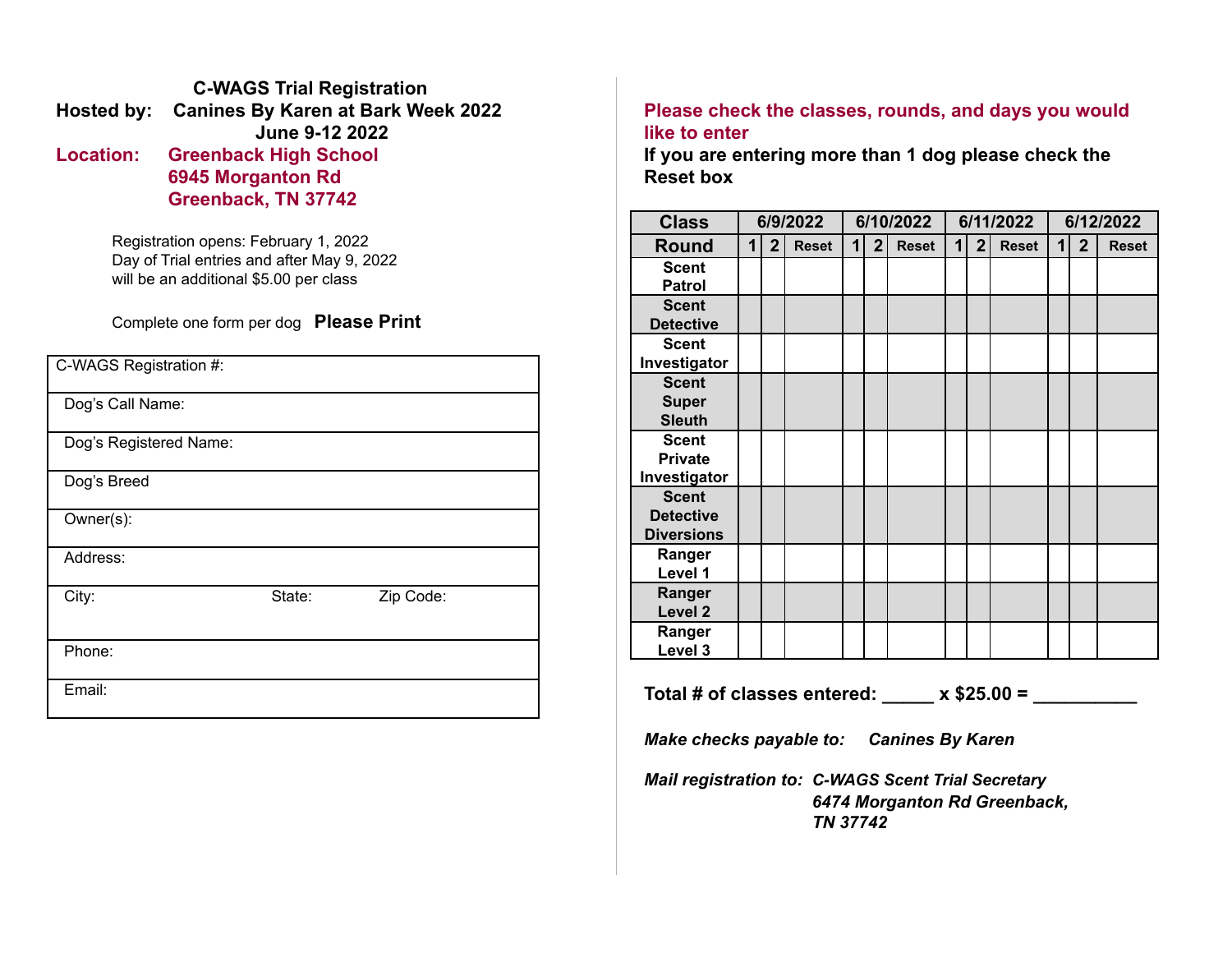#### **Cancellation/Refund Policy:**

- Entry fees will be refunded after the closing date provided that you have (1) contacted the trial host, (2) provided a note from a licensed veterinarian and (3) your spot can be fill from the waitlist.
- All cancellations must be emailed to: [karenscaninecompanions@gmail.com](mailto:karenscaninecompanions@gmail.com)
- Entry fees shall not be refunded if a dog or handler is absent, disqualified, or excused by a C-WAGs official or judge
- No refund will be given for a female in season
- This cancellation and refund policy applies to competitors that must withdraw for any reason including but not limited to injury, illness, emergency, and personal or work related reasons.

\_\_\_\_\_\_\_\_\_\_\_\_\_\_\_\_\_\_\_\_\_\_\_\_\_\_\_\_\_\_ \_\_\_\_\_\_\_\_\_\_\_\_\_\_\_\_

Signature Date